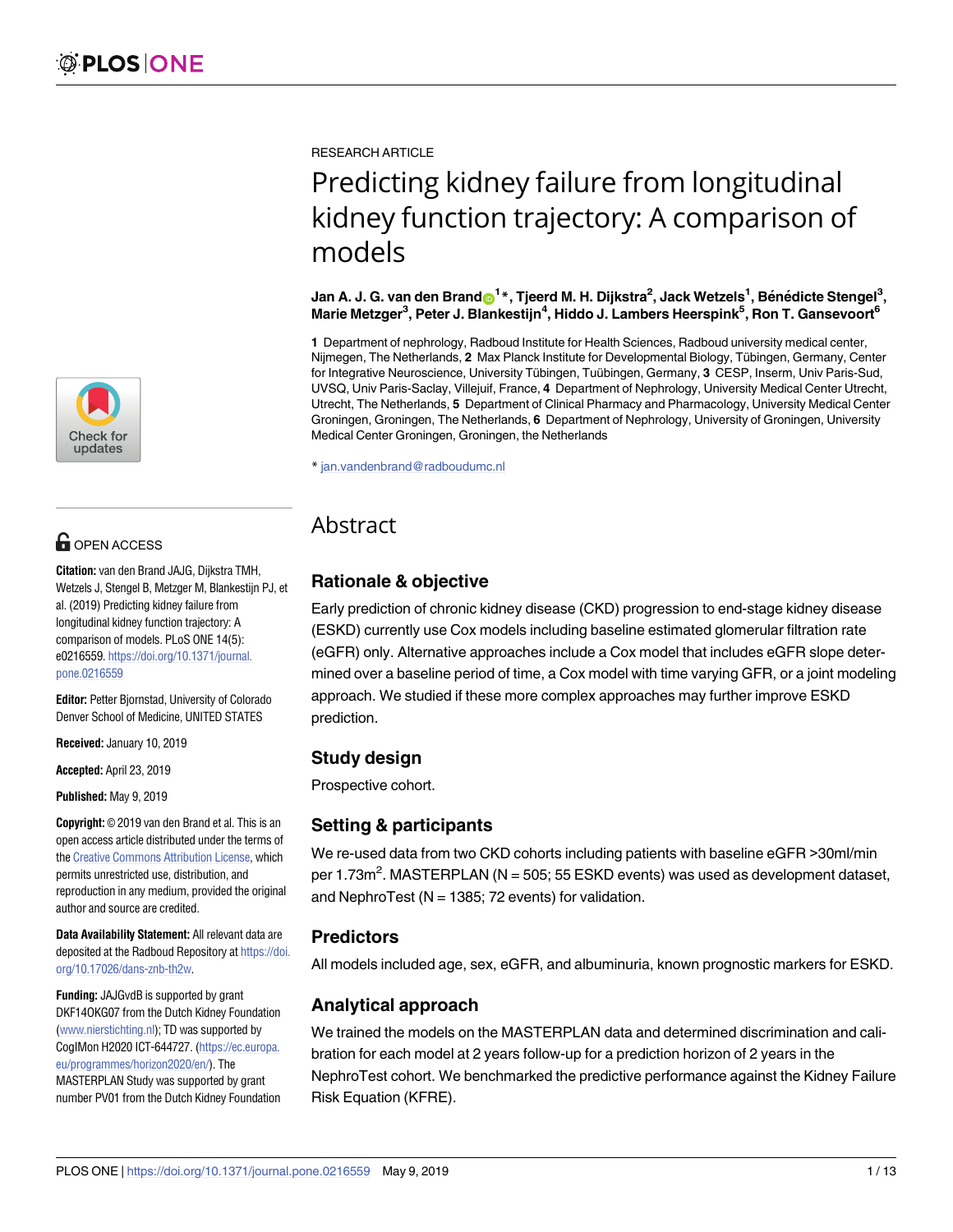<span id="page-1-0"></span>[\(www.nierstichting.nl](http://www.nierstichting.nl)) and grant 2003B261 from the Netherlands Heart Foundation (Nederlandse Hartstichting, [\(www.hartstichting.nl](http://www.hartstichting.nl)). In addition, unrestricted grants were provided by Amgen, Genzyme, Pfizer and Sanofi-Aventis for the MASTERPLAN study. The NephroTest cohort study was supported by the following grants: INSERM [\(www.inserm.fr](http://www.inserm.fr)) GIS-IReSP AO 8113LS TGIR (B. S.), French Ministry of Health AOM 09114 (M.Fr.), INSERM AO 8022LS (B.S.), Agence de la Biomédecine R0 8156LL (B.S.), AURA (M.Fr.) and Roche 2009-152-447G (M.Fr.). The funders had no role in study design, data collection and analysis, decision to publish, or preparation of the manuscript.

**Competing interests:** The authors have declared that no competing interests exist.

#### **Results**

The C-statistics for the KFRE was 0.94 (95%CI 0.86 to 1.01). Performance was similar for the Cox model with time-varying eGFR (0.92 [0.84 to 0.97]), eGFR (0.95 [0.90 to 1.00]), and the joint model 0.91 [0.87 to 0.96]). The Cox model with eGFR slope showed the best calibration.

## **Conclusion**

In the present studies, where the outcome was rare and follow-up data was highly complete, the joint models did not offer improvement in predictive performance over more traditional approaches such as a survival model with time-varying eGFR, or a model with eGFR slope.

## **Introduction**

Chronic kidney disease (CKD) is a major public health issue, with an estimated worldwide prevalence of approximately 13%.[\[1](#page-11-0)] Persons suffering from CKD are at an increased risk of progression to end stage kidney disease (ESKD), hospitalization, and cardiovascular mortality. [\[2](#page-11-0), [3](#page-11-0)] As kidney damage is often irreversible, treatment of CKD is aimed at preventing kidney function decline.[[4](#page-11-0)] Prevention is likely to be most effective in patients with mild to moderate CKD who are at high risk of progression to ESKD.[\[5](#page-11-0)] To identify these patients accurate prediction of prognosis is needed. Most reported prediction models use survival regression on a snapshot of predictive factors taken at a single point in time.[\[6,](#page-11-0) [7](#page-11-0)] However, such models do not incorporate information about the evolution of important prognostic biomarkers, notably eGFR, and may thereby miss vital information about prognosis. Indeed, in clinical practice, physicians commonly use updated information from a series of consultations to make well informed therapeutic decisions.

Using longitudinal information to predict prognosis is intuitively appealing. Indeed, previous studies have combined a longitudinal linear model for kidney function decline with Cox regression.[[8](#page-11-0)] In this work, the annual rate of kidney function decline assessed by the slope of estimated glomerular filtration rate (eGFR) was determined over a two-year training period using ordinary least squares linear regression. This eGFR slope was used as an additional prognostic factor in a Cox regression to predict progression to ESKD. However, others have shown that 10% to 40% of all CKD patients may show accelerated instead of linear eGFR decline.[[9–](#page-11-0) [11\]](#page-11-0) Consequently, the impact of eGFR decline on prognosis may be underestimated. The use of eGFR as a time-varying covariate in a Cox regression may be of benefit in this case. This approach uses a step function to combine all the eGFR data of a patient to predict the probability of ESKD, and therefore no assumptions about the rate of eGFR decline are made. Both approaches require a training period to collect sufficient data for the model to be fitted. This may introduce immortal time bias. Patients with the most rapid progression may develop ESKD before the training period is over and are not included in the cohort used to develop the prognostic model. A solution to this problem may be through the use of joint models.[\[12\]](#page-11-0) A joint model combines a longitudinal mixed model and survival model. Joint models do not have the limitations of the survival models described above, as they were initially developed to deal with informative drop-out in longitudinal mixed models. A common joint modeling approach in statistical literature is the shared parameter joint model.[[13](#page-11-0)] and joint latent class model.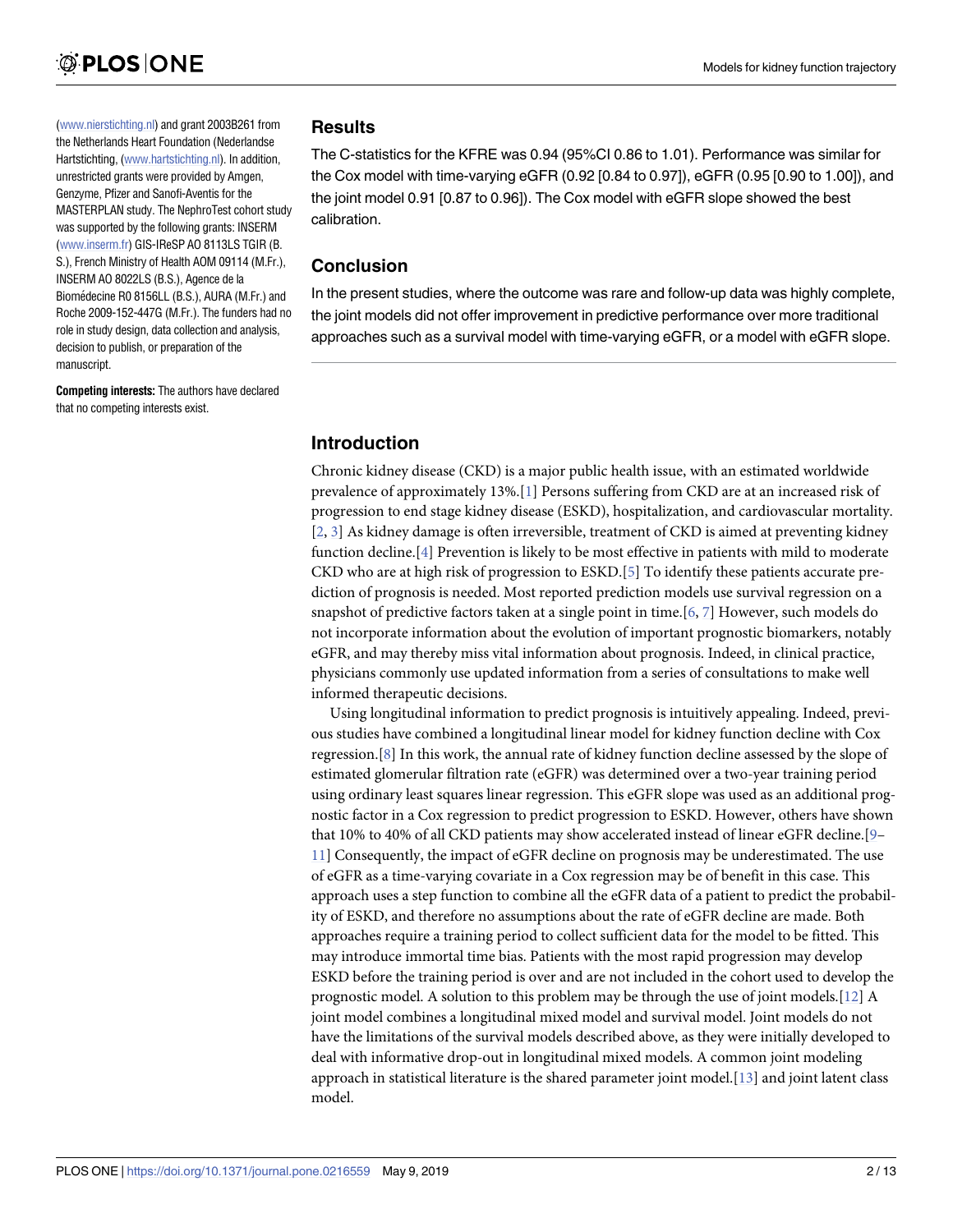<span id="page-2-0"></span>It is unclear which of the approaches described above results in the most accurate prediction of CKD progression to ESKD. Therefore, we reused data from two CKD cohorts, the MASTERPLAN and the NEPHROTEST studies, used as development and validation datasets, respectively, to compare the approaches using a pre-specified set of prognostic variables in patients with moderate CKD (eGFR > 30 mL/min per 1.73 m<sup>2</sup>).

## **Methods**

## **Patient inclusion**

The designs of the MASTERPLAN and NephroTest studies have been described previously. [\[14,](#page-11-0) [15\]](#page-11-0) For the present study, we included 505 patients who participated in the MASTER-PLAN study and had an eGFR  $>$ 30 ml/min per 1.73m<sup>2</sup> at baseline. We excluded patients who had received a kidney transplant prior to the study. The MASTERPLAN study was a randomized controlled trial evaluating intensified care with the aid of a nurse practitioner to standard care by a nephrologist (ISRCTN registry number 73187232).[\[14\]](#page-11-0) Treatment was according to prevailing guidelines at the time and focused on blood pressure control, lipid reduction, reduction of proteinuria and promotion of a healthy lifestyle. We previously showed that the intervention group had lower blood pressure and less proteinuria during follow-up, ultimately resulting lower rates of renal progression.[\[16\]](#page-11-0) In a subsequent causal analysis we showed that the effects of intensified blood pressure and anti-proteinuria treatment on renal outcome operated largely through eGFR.[[17](#page-12-0)] Therefore, the prognostic impact of the treatment effect is captured by incorporating eGFR level and its decline into the prognostic prediction model.

For external validation, we used the NephroTest study, a prospective hospital-based cohort that enrolled 2084 adult patients with CKD at any stage, neither on dialysis nor living with a kidney transplant, who were referred by nephrologists to three physiology departments for extensive annual work-ups.[\[15\]](#page-11-0) We excluded patients with CKD stage 4 or worse (eGFR *<*30 ml/min per 1.73m<sup>2</sup>, n = 635) and missing follow-up duration (n = 64) leaving 1385 patients for this analysis. Both studies were approved by an ethical committee (local IRB UMC Utrecht and CCTIRS MG/CP09.503 France) and all patients provided written informed consent.

## **Variables and definitions**

For each patient we recorded sex, age, race and diagnosis at the start of the respective studies. Diagnosis was coded as diabetic nephropathy, hypertension or vascular disease, glomerulonephritis, tubulo-interstitial nephritis, polycystic kidney disease, and other or unknown. Urine albumin to creatinine ratio (ACR) was also determined at baseline. Serum creatinine values were obtained at each visit, and standardized to a central laboratory in the MASTERPLAN study. The central laboratory used an isotope diluted mass spectrometry (IDMS) traceable enzymatic assay. In NephroTest plasma creatinine was measured using a modified kinetic Jaffe colorimetric method and a Konelab 20 analyzer (Thermo-Fisher Scientific) from the study start to 2008 and an enzymatic assay thereafter. Creatinine values obtained with the Jaffe assay were standardized to IDMS-traceable creatinine assay as previously described.[\[18\]](#page-12-0) We calculated eGFR using the CKD-EPI equation for serum creatinine.[\[19\]](#page-12-0)

#### **Outcome**

The outcome for the longitudinal model was eGFR slope over time until the landmark time. The outcome for the survival model was the occurrence of ESKD, defined as dialysis start, preemptive transplantation, death due to kidney failure, or an eGFR *<*15 ml/min per 1.73m<sup>2</sup> . For the all analyses, survival time was calculated from a landmark time of 2 years until a prediction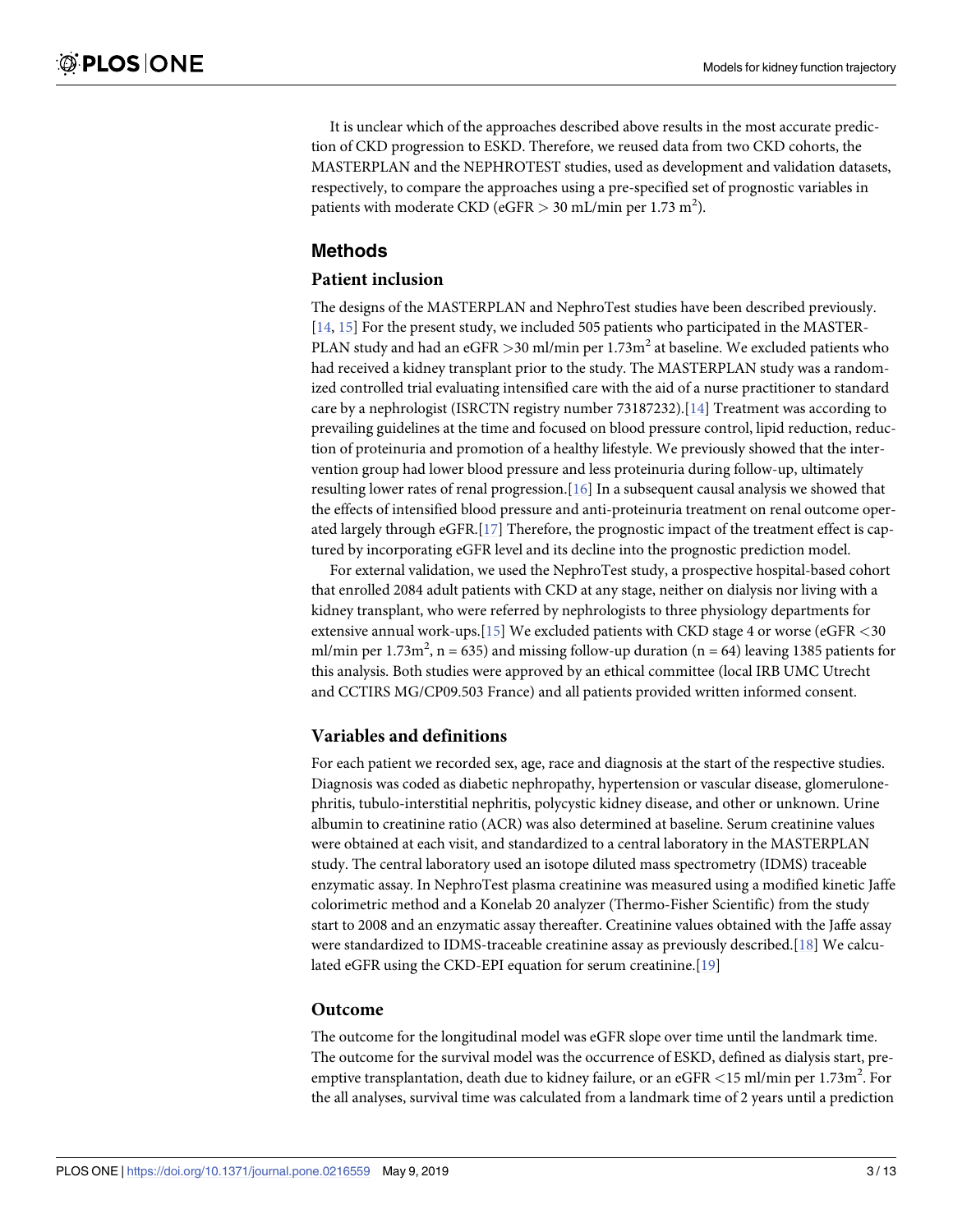<span id="page-3-0"></span>horizon of 2 years (4 years total follow-up), as shown in an example for a single patient in [Fig](#page-5-0) [1.](#page-5-0) The horizon indicates the maximum follow-up duration for which the models predict the risk of progression to ESKD. The landmark is the time since baseline during which a patient's data is included in the prediction model. These values were chosen in for comparison to the well known Kidney Failure Risk Equation.[[20\]](#page-12-0)

Follow-up time was censored at ESKD, at the time of death for patients who died without reaching ESKD, or at four years (landmark + prediction horizon) if a patient did not suffer either event.

#### **Statistical methods**

The following describes a brief overview of the modeling approach. For a more detailed description of the models and the R scripts that we used, we refer to the supplements.

We developed three different prognostic models the MASTERPLAN cohort and compared these to the Kidney Failure Risk Equation and each other in the NephroTest cohort: 1) a Cox regression that used baseline data and the current value of eGFR, 2) a Cox regression that in addition to the variables in the first model also included the eGFR slope determined from the first 2 years of follow-up in addition to baseline data, and 3) a joint model that used baseline data and eGFR data collected during the first 2 years of follow-up.

**Model development.** First, we specified a Cox regression model to predict onset of ESKD using the MASTERPLAN study. Covariates in this survival model were patient sex, age, baseline albuminuria, and the eGFR values at two years follow-up.

In the second approach, we included also the rate of eGFR decline determined over the first two years of follow-up in the model. The eGFR slope was estimated using separate ordinary least squares linear regressions for each individual patient using all eGFR measurement up to landmark time of two years.[\[8\]](#page-11-0) Next, a Cox regression was fitted using covariate data, including sex, age, albuminuria, and current eGFR obtained at the landmark time with the addition of eGFR slope.

Third, we used a shared parameter joint model developed by Rizopoulos (R-package JM, version 1.4.5) to simultaneously estimate eGFR trajectory and survival until ESKD.[[21](#page-12-0)] This approach assumes that eGFR trajectories within the CKD population form a heterogeneous mixture; *i*.*e*. the random effects joining the survival and mixed model process follow a Gaussian distribution. The mixed effects submodel included eGFR as the longitudinal outcome, and used follow-up time, sex, age, and baseline albuminuria as covariates. The survival submodel included sex, age, baseline albuminuria in addition to the current eGFR value and slope.

The joint model was also trained on the data available over the landmarking period between study start and 2 years follow-up and used to predict survival until ESKD two years later for a total follow-up of four years.

**Model performance.** We checked discriminative performance and calibration for the newly developed models and then compared them to the Kidney Failure Risk Equation. As the models were developed on the MASTERPLAN data, discriminative performance and calibration in that cohort are likely to be too optimistic compared to other settings. Therefore, we present only the performance in the NephroTest cohort. Discriminative power was evaluated using the area under the receiver-operating characteristic curve (ROC-AUC) (R-package timeROC, version 0.3).[\[22](#page-12-0)] In order to check calibration, we plotted the predicted probabilities for ESKD by observed ESKD status for each patient and fitted a calibration line using a LOWESS smoothed curve.

#### **Results**

In total, 505 patients from the MASTERPLAN cohort were included at baseline. Patients had a median of 15 (IQR 11 to 22) serum creatinine measurements over the course of 4.76 years (SD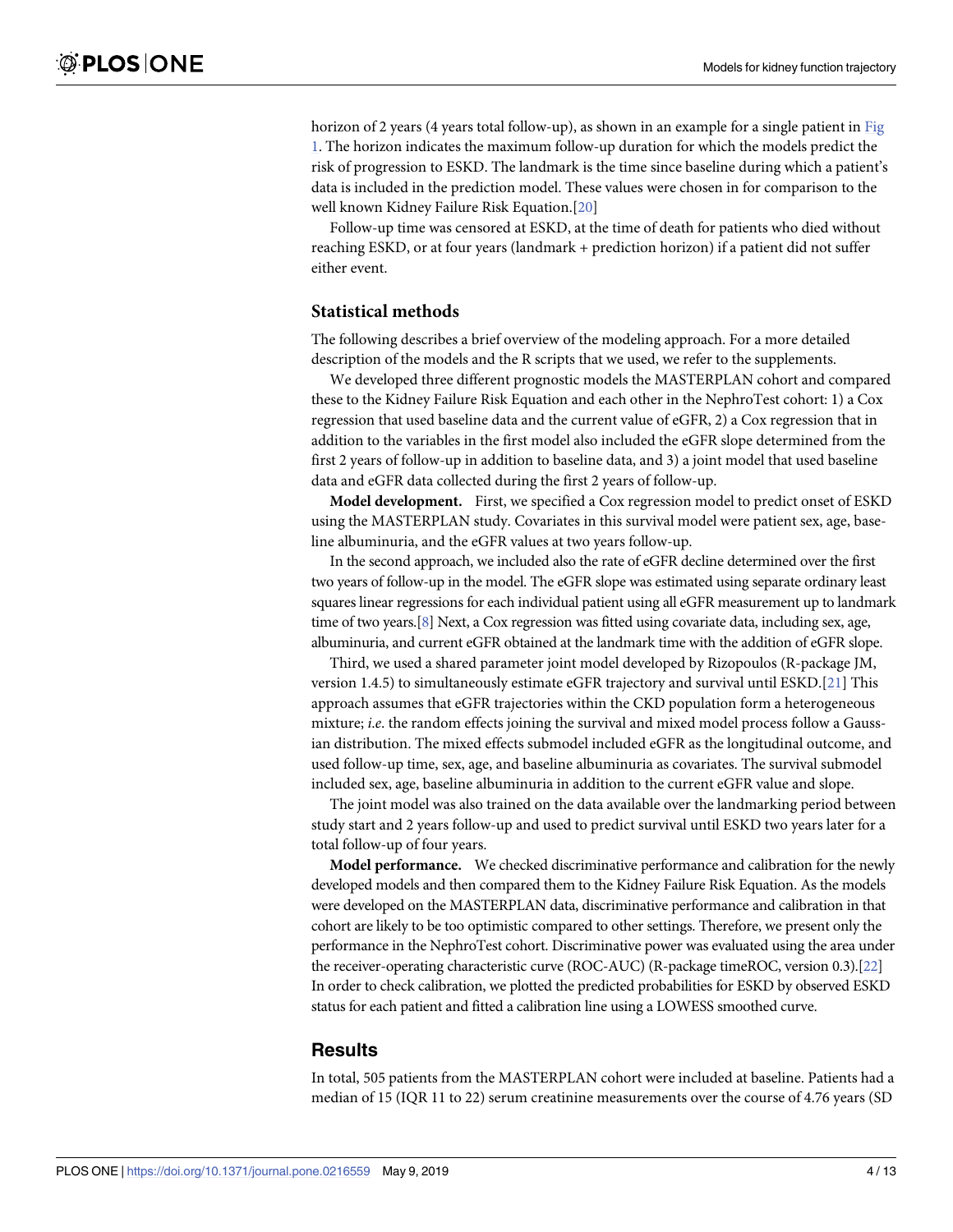

Landmark time: 1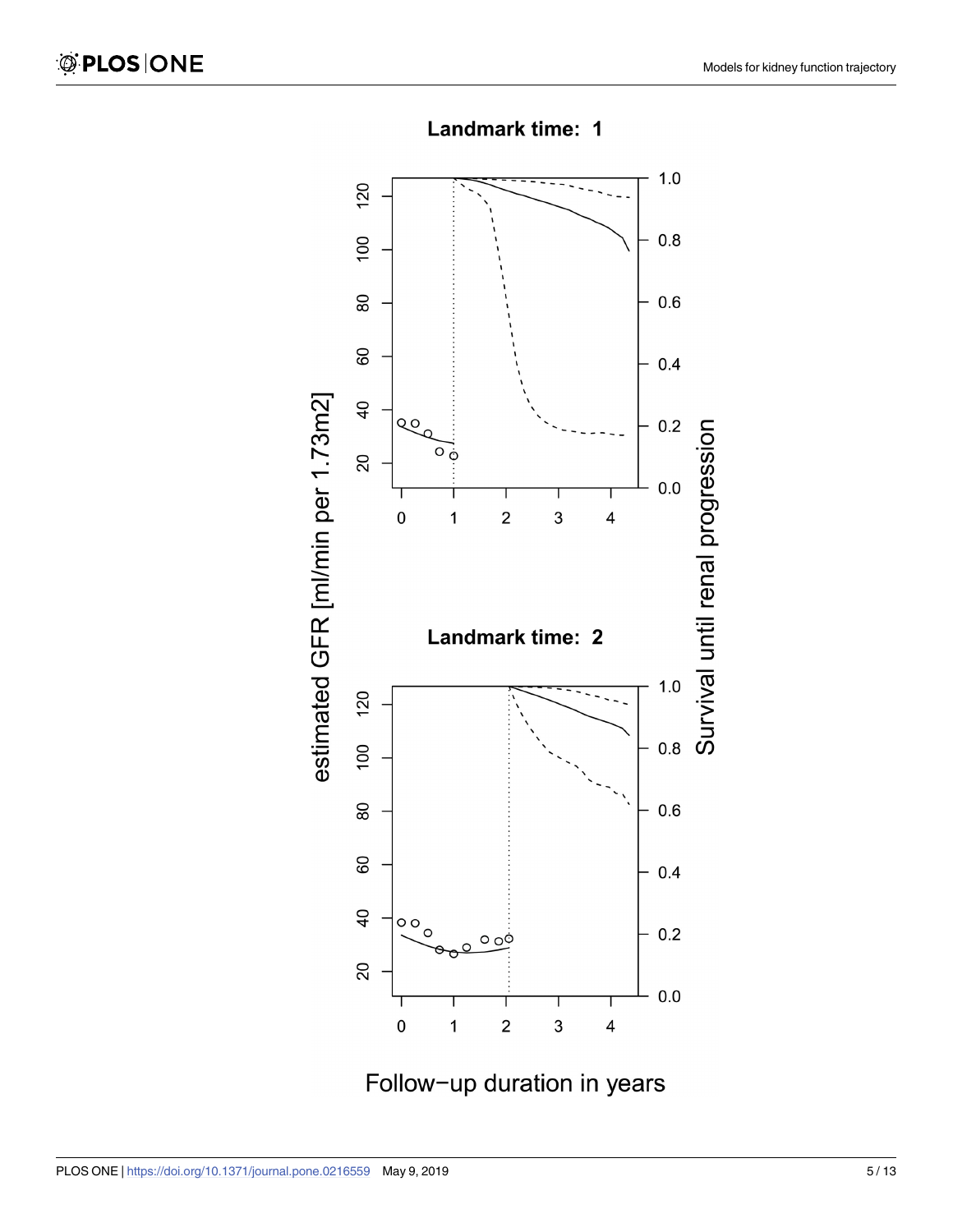<span id="page-5-0"></span>**[Fig](#page-3-0) 1. Dynamic prediction at various landmark times.** Example of a dynamic prediction at landmark times 1, and 2 for time to end-stage kidney disease based on longitudinal trajectory of estimated glomerular filtration rate (kidney function) for patient in the MASTERPLAN cohort.

<https://doi.org/10.1371/journal.pone.0216559.g001>

 $\pm$ 1.1). Eleven percent (n = 55) of the patients reached ESKD during follow-up and 9% (n = 45) died. The NephroTest study cohort included 1385 participants who met the inclusion criteria, of whom 5% ( $n = 72$ ) reached ESKD and 7% ( $n = 94$ ) died. Creatinine measurements were less frequent in NephroTest patients as they were followed-up annually (median number of visits 2 (IQR 1 to 3)). Baseline characteristics were quite similar between the two studies, except the distribution of primary renal diagnoses which was slightly different (Table 1).

In the Cox model that only used the current eGFR in addition to age, sex, and albuminuria, lower age and eGFR, and higher UACR, were strongly associated with progression to ESKD, but sex was not (Table A in S1 [File\)](#page-10-0). Similar associations were found in the Cox model that slope eGFR in addition to the current eGFR. Slope eGFR itself was associated with progression to ESKD, although the association was weaker compared to that between the current eGFR value and ESKD (Table B in S1 [File\)](#page-10-0). Male sex and baseline UACR were associated with eGFR during follow-up in the shared parameter joint model (Table C in S1 [File\)](#page-10-0). In the Cox submodel, current eGFR level, baseline UACR and the current slope of eGFR were associated with progression to ESKD, sex and age were not.

| Characteristics                      |      | <b>Baseline</b> | Two year visit |              |
|--------------------------------------|------|-----------------|----------------|--------------|
| MASTERPLAN(n)                        | 505  |                 | 466            |              |
| Males                                | 69%  |                 | 68%            |              |
| Age (years)                          | 58.0 | 13.0            | 60.1           |              |
| Diagnosis                            |      |                 |                |              |
| Diabetic nephropathy                 | 10%  |                 | 10%            |              |
| Hypertensive or vascular nephropathy | 27%  |                 | 27%            |              |
| Glomerulonephritis                   | 18%  |                 | 18%            |              |
| Tubulo-interstitial nephritis        | 11%  |                 | 11%            |              |
| Polycystic kidney disease            | 13%  |                 | 12%            |              |
| Other or unknown                     | 22%  |                 | 23%            |              |
| eGFR-CKDEPI                          | 50   | 18              | 48             | 20           |
| UACR (mg/g)                          | 68   | $(16 - 323)$    | 55             | $(10-197)$   |
| NephroTest (n)                       | 1385 |                 | 394            |              |
| Males                                | 68%  |                 | 67%            |              |
| Age (years)                          | 58   | 15              | 58             | 15           |
| Diagnosis                            |      |                 |                |              |
| Diabetic nephropathy                 | 9%   |                 | 9%             |              |
| Hypertensive or vascular nephropathy | 23%  |                 | 25%            |              |
| Glomerulonephritis                   | 15%  |                 | 19%            |              |
| Tubulo-interstitial nephritis        | 8%   |                 | 12%            |              |
| Polycystic kidney disease            | 6%   |                 | 7%             |              |
| Other or unknown                     | 36%  |                 | 29%            |              |
| eGFR-CKDEPI                          | 51   | 18              | 48             | 19           |
| $UACR$ (mg/g)                        | 50   | $(12 - 277)$    | 68             | $(15 - 358)$ |

**Table 1. Patient characteristics of the MASTERPLAN cohort and NephroTest cohort.**

UACR: urine albumin creatinine ratio, eGFR-CKDEPI: estimated glomerular filtration rate according to the CKD-EPI equation for serum creatinine,[[19\]](#page-12-0) Data are presented as proportions, mean and standard deviation, or median and 25<sup>th</sup> and 75<sup>th</sup> percentile.

<https://doi.org/10.1371/journal.pone.0216559.t001>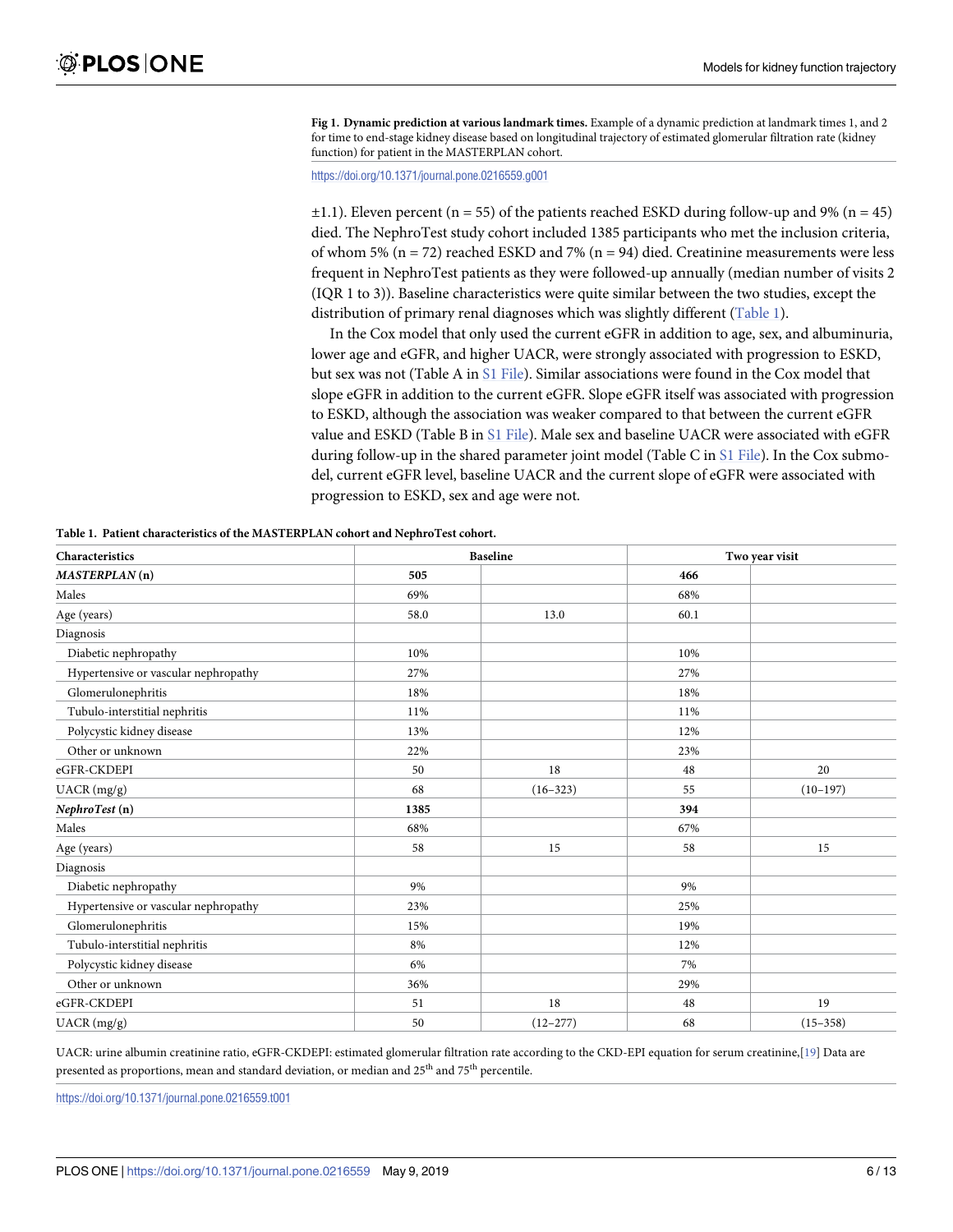<span id="page-6-0"></span>The area under the ROC curves (ROC-AUC) were largely similar for the Kidney Failure Risk Equation, Cox model with time-varying covariates, the Cox model with slope eGFR, and the joint model (Table 2).

[Fig](#page-7-0)  $2$  shows the calibration between predicted and observed risk risk of progression to ESKD for the four models (including the KFRE) at a landmark of 2 year and a prediction horizon of 2 years (for al total follow-up of 4 years) in the NephroTest cohort. The Kidney Failure Risk Equation overestimed the risk of ESKD in this patient group. The Cox model that used current eGFR, and the joint model showed reasonable calibration in the low risk subjects, but tended to overestimate the risk in high risk subjects. The Cox model with slope eGFR showed the best calibration.

### **Discussion**

In the present study we have used three modeling approaches that incorporate follow-up values of eGFR to predict progression to ESKD in patients with CKD and a baseline eGFR *>*30 ml/min per  $1.73\text{m}^2$  and compared these to the Kidney Failure Risk Equation, the best validated risk prediction model currently available. We used a Cox model that uses the most recent value of eGFR, a Cox model that included the linear eGFR slope in addition to the most recent eGFR,[[8](#page-11-0)] and a shared parameter joint model that combines follow-up eGFR values and their slope.[\[21\]](#page-12-0) We showed that discriminative performance was similar for the different approaches. The Cox model that included slope eGFR showed the best calibration with progression to ESKD at 2 years follow-up to a prediction horizon of 2 years.

To understand these results we need to consider the differences between the joint modeling approach and the 'naive' Cox models. The Cox models treat biomarker values measured over time as a step function. The hazard function varies as a step function accordingly. On the other hand, the joint model uses a mixed effects submodel to estimated the eGFR evolution as a continuous function over time. Likewise the hazard function follows a smooth function over time. We refer to the excellent work by Rizopoulos for a more detailed explanation.[[23](#page-12-0)] As eGFR decreased linearly and gradually over time for most subjects in our study, and there are many follow-up measurements per subject, the step function used in the was a close approximation of the linear function. Therefore, the mixed effects submodel of the joint model offered only minor benefit is estimating eGFR evolution.

Furthermore, naive Cox approach assumed that all independent variables are exogenous. This means that the probability of observing the independent variables is not related to the outcome. If we were to consider a model for asthma attacks, we know that ambient air quality influences the risk of an asthma attack, but an asthma attack cannot influence ambient air

| Prognostic prediction model      |  | <b>ROC-AUC</b> | 95% confidence interval |  |          |     |  |  |  |
|----------------------------------|--|----------------|-------------------------|--|----------|-----|--|--|--|
| Kidney Failure Risk Equation     |  | 0.94           | 0.86                    |  | 1.01     | ref |  |  |  |
| Cox model with time-varying eGFR |  | 0.92           | 0.85                    |  | 0.98     |     |  |  |  |
| Cox model with slope eGFR        |  | 0.95           | 0.90                    |  | $1.00\,$ |     |  |  |  |
| Shared parameter Joint Model     |  | 0.91           | 0.87                    |  | 0.96     |     |  |  |  |

**Table 2. Discriminative performance in the NephroTest cohort.**

ROC-AUC: Area under the receiver operating characteristic curve.

Discriminative performance according to the Kidney Failure Risk Equation, a Cox model with time-varying eGFR, aCox model with linear eGFR slope up the landmark time of 2 years, a shared parameter joint model, and a joint latent class model. Predictions were for progression to end-stage kidney disease within the next two years (*i*. *e*. horizon = 2) for a maximum of four years total follow-up.

<https://doi.org/10.1371/journal.pone.0216559.t002>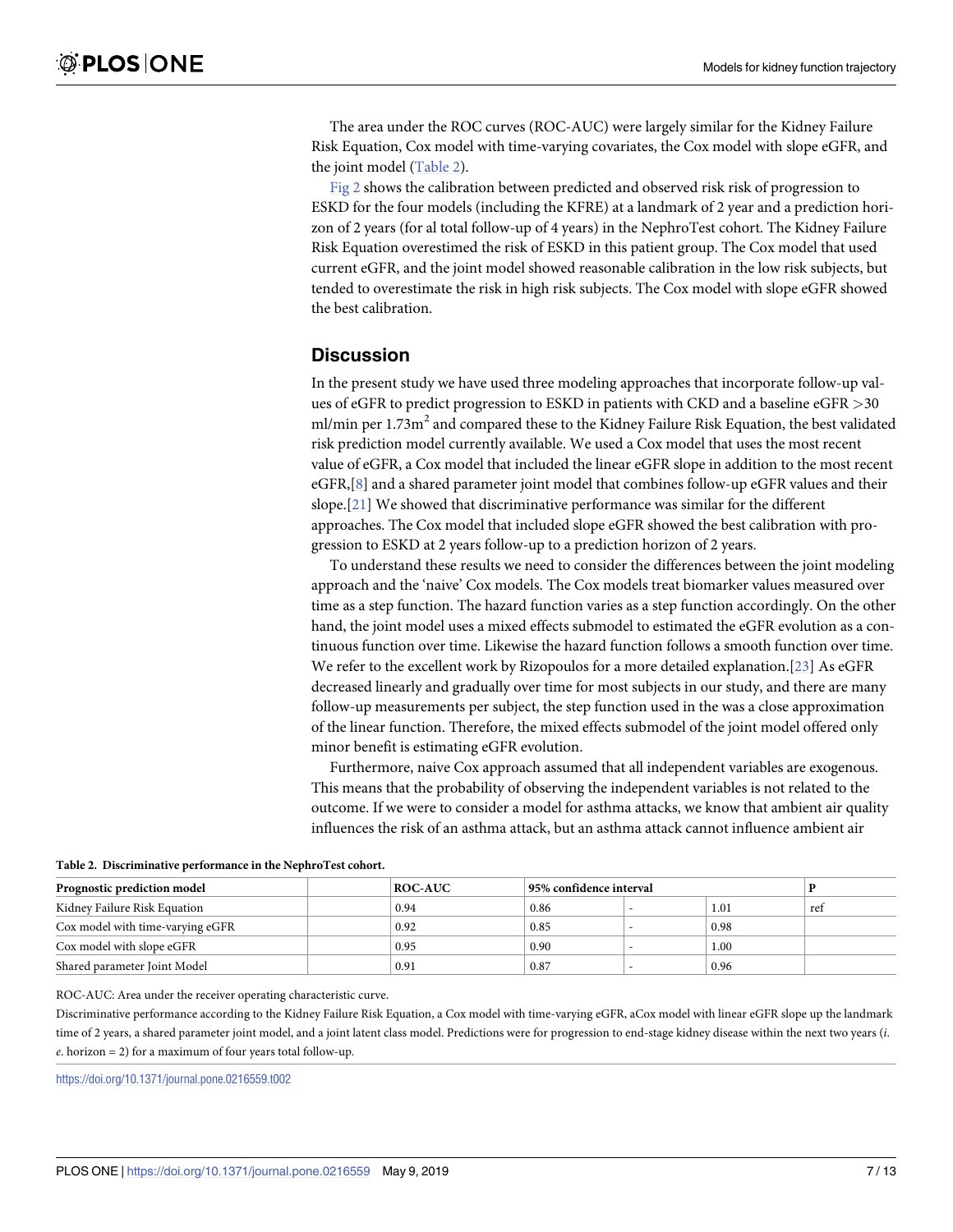<span id="page-7-0"></span>

#### Predicted Risk of ESKD within 2 years at 2 years follow-up

[Fig](#page-6-0) 2. Calibration between predicted and observed risk of progression to end-stage kidney disease at five years follow-up in the NephroTest cohort. The black line indicates the average calibration line, the shaded area is the 95% confidence interval. The Kidney Failure Risk Equation (KFRE) was implemented without any re-estimation or recalibration. The other models were trained on the MASTERPLAN data and were used without re-estimation or recalibration to predict progression to end-stage kidney disease within the next 2 years (*i*.*e*. horizon h = 2) at 2 years of follow-up (*i*.*e*. landmark time t = 2).

<https://doi.org/10.1371/journal.pone.0216559.g002>

quality. However, the fact that eGFR is available in our study, meant that a subject had not suffered an event prior to the time that the eGFR was determined. Hence, the exogeneity assumption was violated. Historically, the joint models were developed to deal with such informative drop-out in longitudinal data analysis, *i*.*e*. a violation of the exogeneity assumption. The exogeneity assumption may conceptually be compared missingness-completely-at-random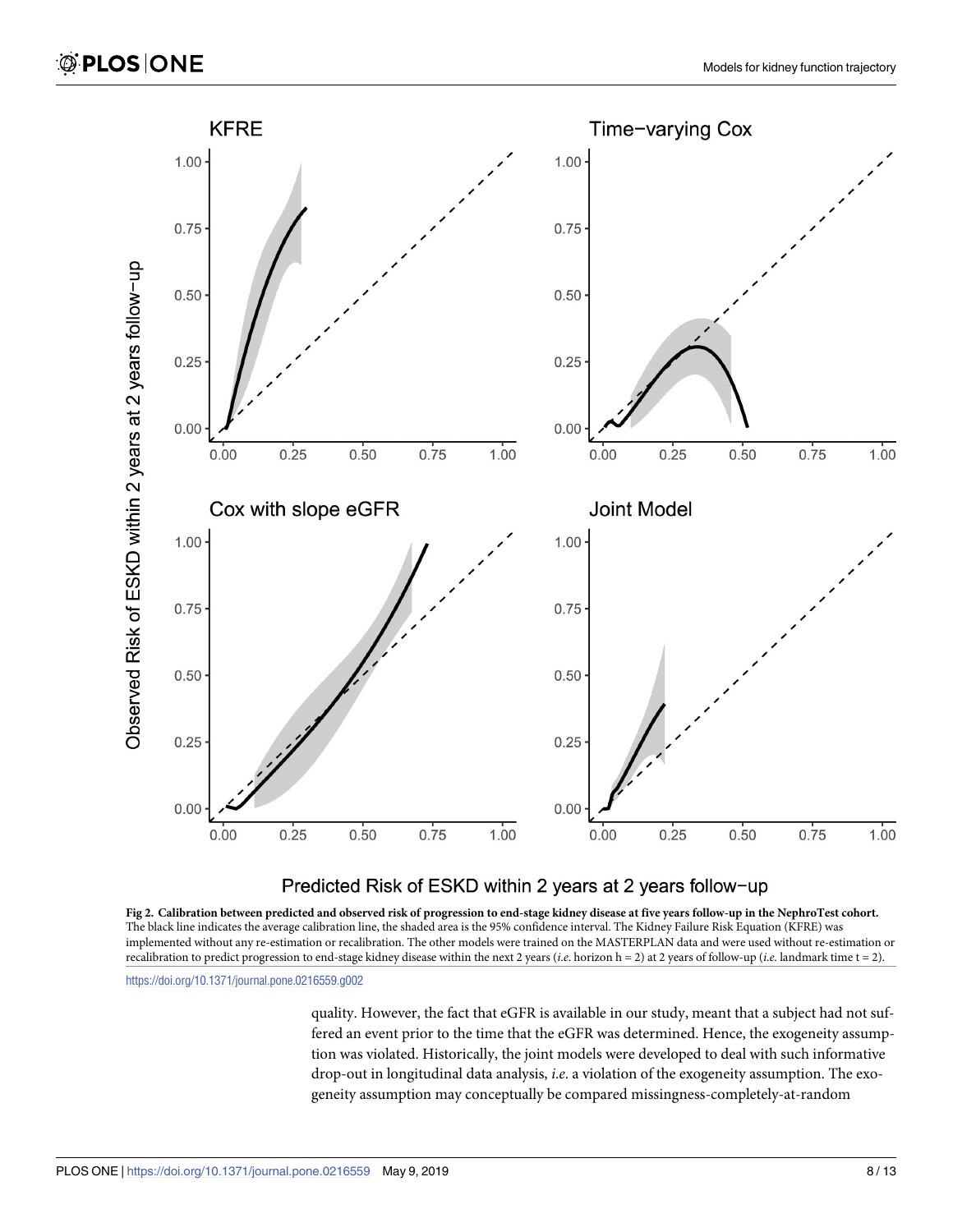<span id="page-8-0"></span>(MCAR) in missing data analysis. The joint model does not assume exogeneity, and can be likened to a missing-at-random (MAR) assumption, meaning that missing values can be estimated from the observed data. From missing data analysis we know that if the number of missing values is small relative to the sample size, violation of the MCAR assumption will only have a minor impact on model performance. As the number of events was small in our study, violation of exogeneity assumption may have had only a minor impact on the predictive performance of a naive Cox models. Therefore, the more straightforward Cox model with slope eGFR showed the best performance.

#### **Relation to other studies**

The present study was inspired by work of Li *et al*. and O'Hare *et al*.[[10](#page-11-0), [11](#page-11-0)] Patients in the MASTERPLAN and NephroTest studies had similar sex distribution, mean age, and mean baseline eGFR to the African American Study of Kidney Disease and Hypertension (AASK) cohort used by Li *et al*.[\[11\]](#page-11-0) Both groups showed that eGFR decline does not necessarily follow a linear evolution over time. Thus using only the most recent GFR for prognostic prediction may not fully capture the true risk for an individual patient. Intuitively, physicians tend to look a eGFR evolution rather than only the most recent value. However, published prognostic prediction models tend to incorporate only cross-sectional data. We aimed to explore possibilities to incorporate longitudinal data, but were faced with the potential of non-linear kidney function decline. In order to determine eGFR trajectories, Li *et al*. developed a Bayesian smoothing technique that gives a probability distribution for the true underlying GFR slope. Theoretically, this approach is powerful, as it is robust to random variation due to measurement error and short term eGFR fluctuations. Unfortunately, incorporating the uncertainty from the Bayesian eGFR slope estimate into subsequent categorization of the eGFR trajectory is quite complex. Not including uncertainty surrounding the estimation of the eGFR trajectory may result in an underestimation of the standard error and too low p-values for the association between timevarying exposures and eGFR slope, when comparing periods of progression and non-progression within a single patient for example.[[24](#page-12-0)] Furthermore, the approach by Li *et al*. may not fully account for the fact that patients with more rapid progression tend to have less eGFR data available, a phenomenon known as informative censoring, or missingness (not) at random. [\[21\]](#page-12-0) Possibly the model formulated by Li *et al*. could be implemented in a joint model, combining the strengths of both approaches. This may be an interesting avenue for future research.

O'Hare *et al*. studied the eGFR trajectory two years prior to RRT initiation in a large cohort of veterans.[[10](#page-11-0)] They used growth mixture model, a type of latent class analysis, to categorize patients based on their eGFR trajectory. In turn, they used these categories to predict mortality risk after initiation of renal replacement therapy. They identified four distinctive groups of patients based on eGFR trajectories. The first two groups had linear eGFR decline, although the first more gradual than the second. However, groups three (9% of the patients) and four (3%) had a non-linear eGFR trajectory, showing accelerating or even catastrophic decline. By only including patients who started renal replacement therapy, the authors avoided the problem of informative censoring. However, the results from the Veteran Affairs cohort may not apply to patients who do not reach renal replacement therapy.

#### **Strengths and limitations**

Strong points of the present study include the use of a training cohort distilled from a clinical trial and validation of predictive performance in an external cohort. The prospective data collection according to the trial protocol ensured that our data was virtually complete in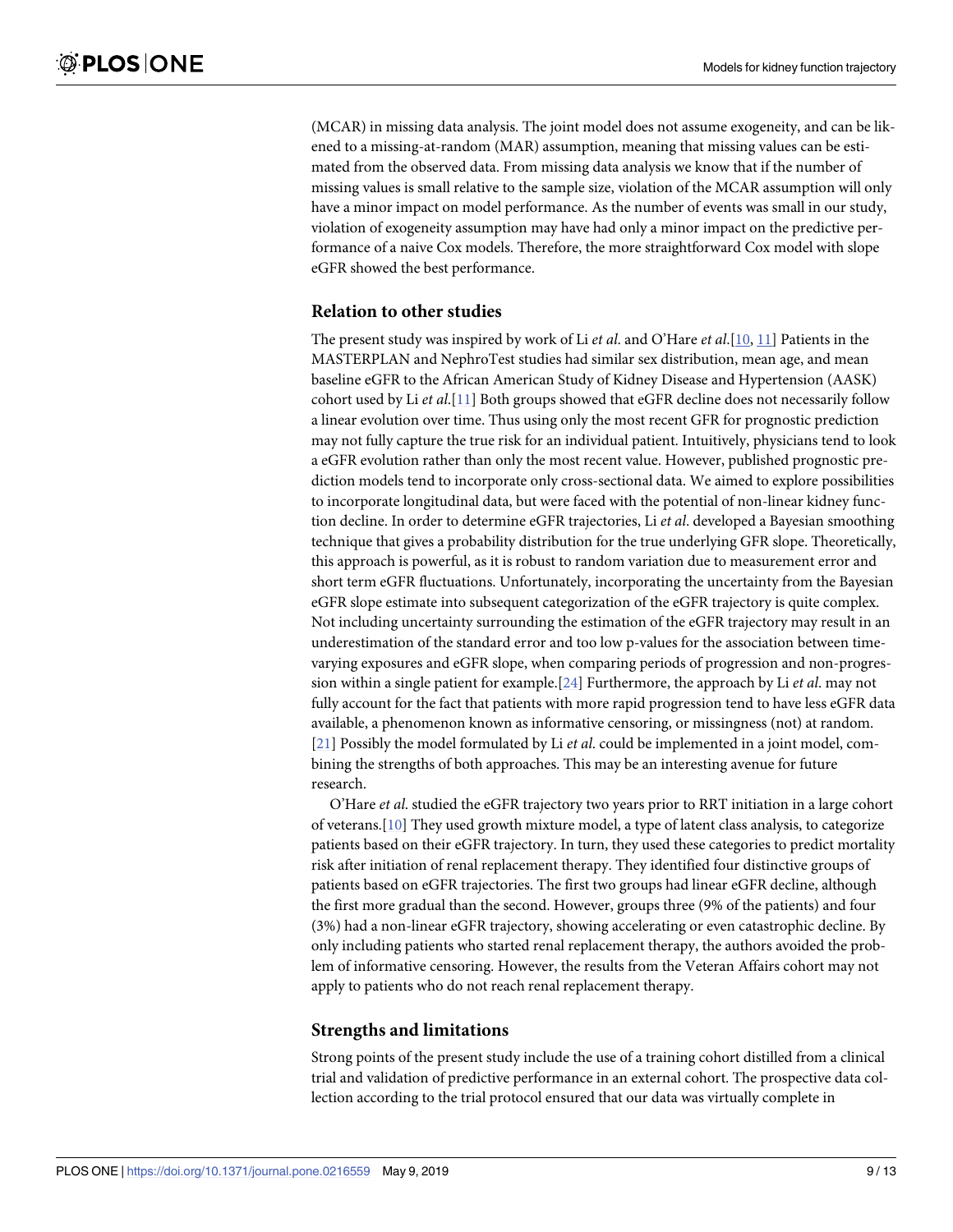<span id="page-9-0"></span>MASTERPLAN, only UACR was not determined at each follow-up visit. Likewise, the data collected in the NephroTest study was largely complete for all 4 variables. Moreover, serum creatinine values in both cohorts were standardized to isotope diluted mass spectrometry (IDMS). During the MASTERPLAN study, visits to the out-patient clinic were regular, every three months for most, and at least yearly for all. We pre-specified all prognostic factors to be included in the model, and used all models to predict at the same time point, and using the same data to exclude variation in data handling and to compare the model approaches *per se*.

Admittedly, our study does have limitations. First, the MASTERPLAN study was performed as a randomized controlled trial in a relatively young, predominantly Caucasian CKD population with a low eGFR for their age. This may mean that these were patients with more severe CKD than other populations. Moreover, the intervention has been shown to have an effect on blood pressure, urine albumin excretion and thereby on eGFR and the rate of renal progression during follow-up. Still the models performed well in the NephroTest cohort. Second, we aimed to predict outcome at a relatively early stage. In clinical practice prediction models should ideally be used timely, so that patients could be referred for ESKD care if needed. Therefore, we restricted the inclusion to patients with eGFR $>$ 30 ml/min per 1.73m<sup>2</sup> at baseline. Consequently, we observed few events in both MASTERPLAN and Nephro-TestThe limited sample size may have impacted the predictive performance of the models, and thus the areas-under-the ROC curves are likely to be too optimistic. However, this holds for all the models and does not affect the comparison between modeling strategies. Arguably, the small sample size may have impacted model fitting. However, a rule of thumb of  $\sim$ 10 events per variable is commonly used for regression models like the Cox model that we fitted. We included 4 and 5 covariates in the respective Cox models for 50 events. Moreover, in a search of the literature we found simulations performed by Rizopoulos (Biometrics 2011) and Tsiatis and Davidian (Statistica Sinica 2004). They showed that the joint model performed well, even in small sample sizes. Third, we modeled estimated GFR and not measured GFR. Indeed, visual inspection of eGFR trajectories showed that many patients who reached ESKD had an unexpectedly upward sloping eGFR trajectory toward to end of their follow-up, possibly due to decreased muscle mass and therefore lower creatinine generation.[[25](#page-12-0)] The inclusion of other markers for eGFR, such as cystatin C, may alleviate this issue. Fourth, the interpretation of regression parameters of the joint models is difficult. Even with the aid of plots and examples, it may be difficult to present the predictions and their possible consequences to a lay person. Fortunately, tools to communicate the results from dynamic predictions are available.[[26](#page-12-0)] Finally, in the present study we used only a single longitudinal marker (eGFR) in our joint modeling approaches to inform the survival model. Incorporating other longitudinal markers such as UACR and blood pressure and allowing for the individual markers to be associated may further improve the performance of the joint modeling approaches.

#### **Meaning of the study and follow-up research**

For the purpose of prediction progression to ESKD in patients with stage 3 CKD, a straightforward Cox model with a linear GFR slope seems appropriate. This was unexpected as patients with slower rates of progression are more likely to remain in the population at risk if drop-out prior to the landmark (the time at which the prediction is done) occurs. Such drop-out results in bias toward the null for any association between eGFR slope and outcome. Joint models have been originally developed to deal with informative drop-out in longitudinal data, and are therefore robust to such immortal time bias and missing data due to missed follow-up visits. [\[27\]](#page-12-0) However, in our cohorts only few patients reached the endpoint, and consequently the proportion of "missing" eGFR slopes due to patients suffering the event prior to the landmark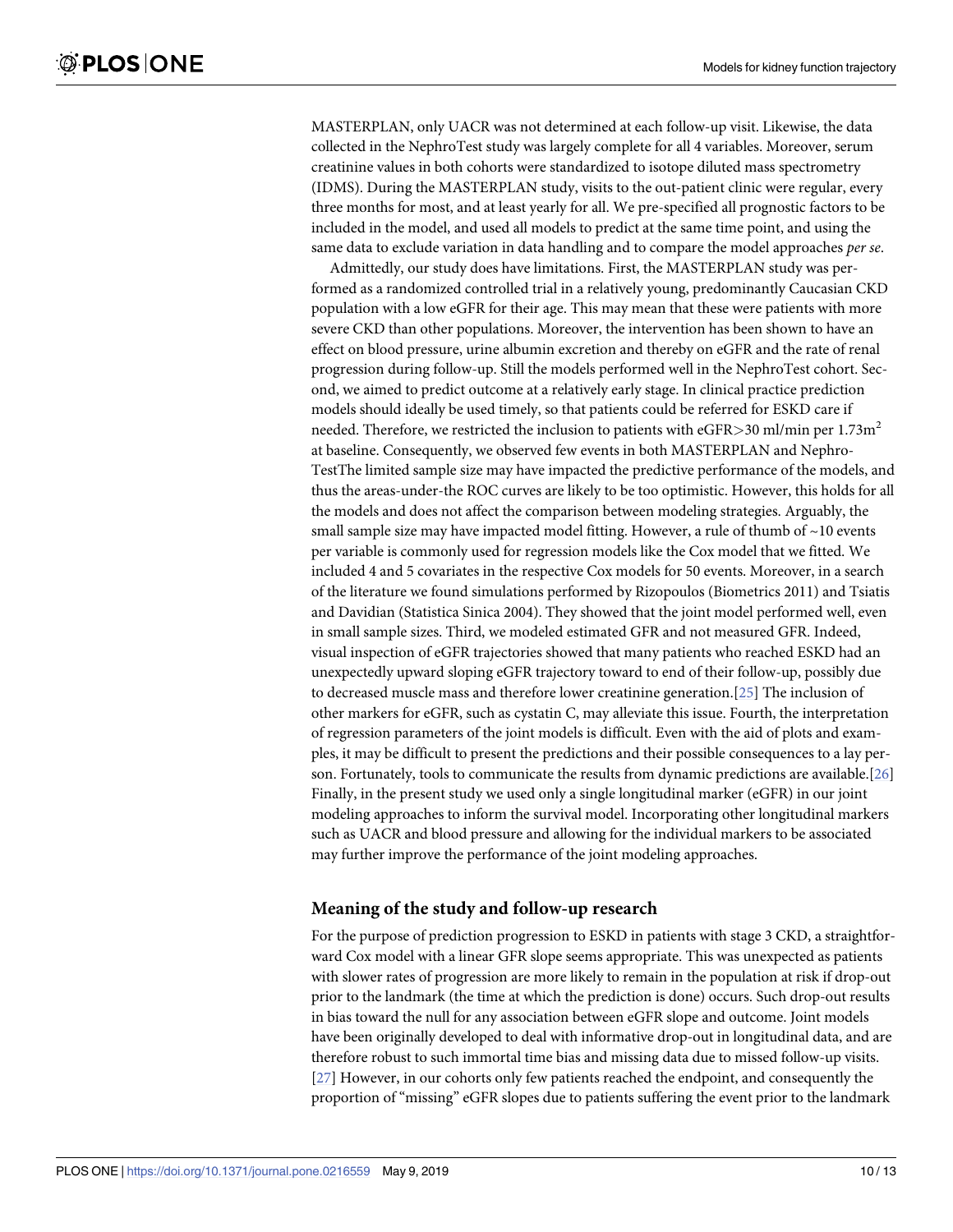<span id="page-10-0"></span>may be sufficiently small for the immortal time effect on the performance of the slope GFR model to be negligible. Moreover, we used data up to a landmark time of 2 years to predict the outcome within the next two years, comparable with the KFRE which we chose as a benchmark. The MASTERPLAN cohort and the NephroTest participants who had follow-up data available at two year had mostly complete eGFR data. This too allowed for the slope eGFR to be accurately estimated with OLS linear regression.

Therefore, we would recommend a straightforward survival model with GFR slope, estimated from a OLS regression model, when the outcome of interest is rare (*e*.*g*. *<*10%) and follow-up is highly complete. In these cases, bias due to informative drop-out is unlikely to have a substantial impact on predictive performance. In practice this means that a physician can simply use the most recent GFR value (or series of values when calculating a slope eGFR) to fill out a risk calculator. However, if the outcome is more frequent or more follow-up data is missing, a joint model may be a more valid alternative.

#### **Conclusions**

In the present studies, where the outcome was rare and follow-up data was highly complete, the joint model did not offer improvement in predictive performance over more traditional approaches such as a survival model with time-varying eGFR, or a model with eGFR slope.

## **Supporting information**

**S1 [File.](http://www.plosone.org/article/fetchSingleRepresentation.action?uri=info:doi/10.1371/journal.pone.0216559.s001) Supporting methods and results.** (PDF)

#### **Acknowledgments**

The MASTERPLAN study group contributors: Arjan D van Zuilen, Michiel L Bots, Marjolijn van Buren, Marc AGJ ten Dam, Karin AH Kaasjager, Gerry Ligtenberg, Yvo WJ Sijpkens, Henk E Sluiter, Peter JG van de Ven, Gerald Vervoort, Louis-Jean Vleming, H. Bergsma, N. Berkhout, M. Boom, P. Gundlach, L. Lensen, S. Mooren, K. Schoenmakers, A. Wieleman, J. Wierdsma, E. Wolters.

The NephroTest study group contributors: Martin Flamant, P. Houillier, Jean Philippe Haymann, Jean-Jacques Boffa, Eric Thervet, François Vrtovsnik, Marie Metzger, Benedicte Stengel.

## **Author Contributions**

**Conceptualization:** Jan A. J. G. van den Brand, Jack Wetzels.

- **Data curation:** Jan A. J. G. van den Brand, Bénédicte Stengel, Marie Metzger, Peter J. Blankestijn.
- **Formal analysis:** Jan A. J. G. van den Brand.
- **Methodology:** Jan A. J. G. van den Brand, Tjeerd M. H. Dijkstra, Hiddo J. Lambers Heerspink, Ron T. Gansevoort.

**Resources:** Bénédicte Stengel.

**Supervision:** Jack Wetzels, Hiddo J. Lambers Heerspink, Ron T. Gansevoort.

**Writing – original draft:** Jan A. J. G. van den Brand.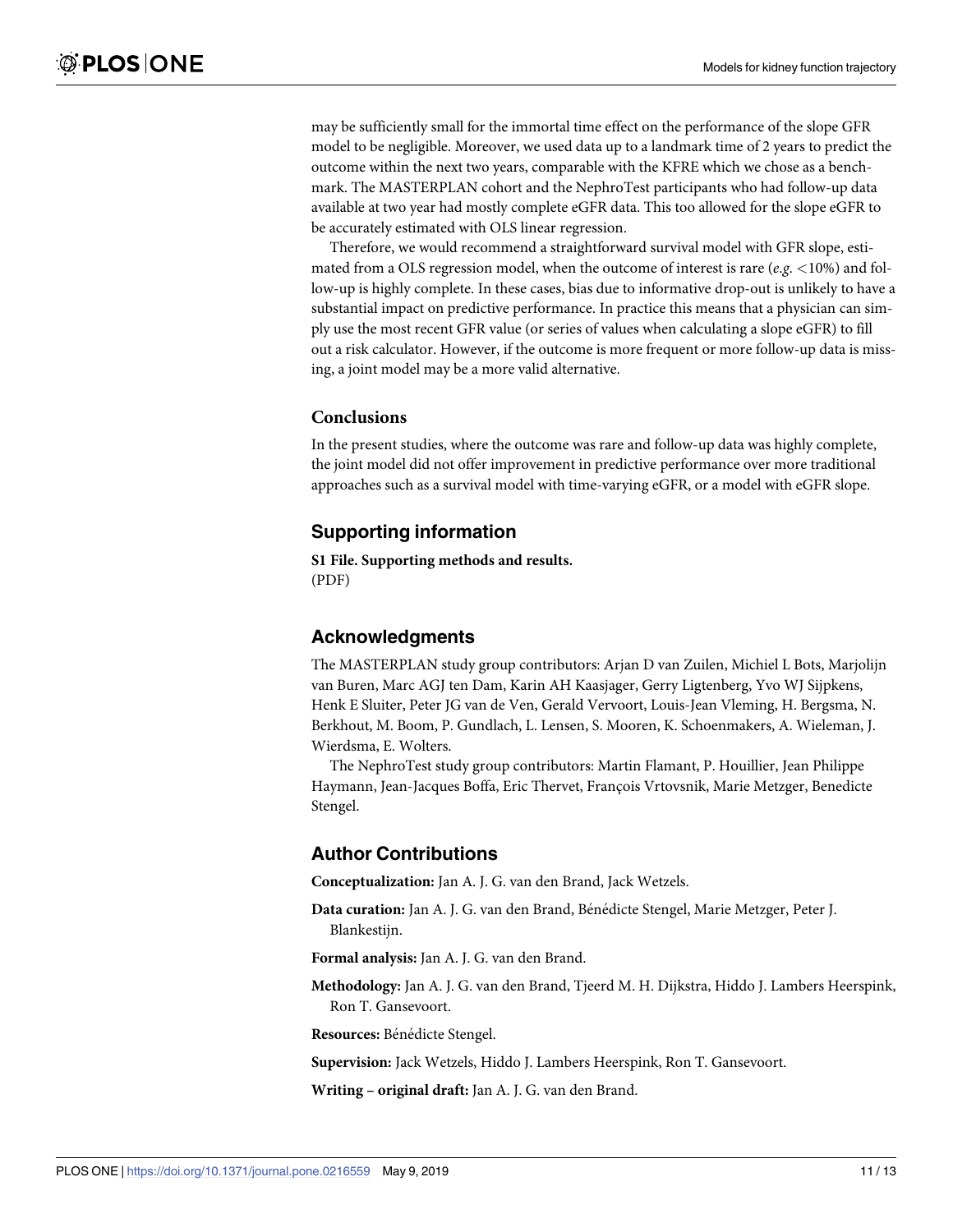<span id="page-11-0"></span>**Writing – review & editing:** Tjeerd M. H. Dijkstra, Jack Wetzels, Bénédicte Stengel, Marie Metzger, Peter J. Blankestijn, Hiddo J. Lambers Heerspink, Ron T. Gansevoort.

#### **References**

- **[1](#page-1-0).** Hill NR, Fatoba ST, Oke JL, Hirst JA, O'Callaghan CA, Lasserson DS, et al. Global Prevalence of Chronic Kidney Disease—A Systematic Review and Meta-Analysis. PLoS One. 2016; 11(7):e0158765. Epub 2016/07/06. <https://doi.org/10.1371/journal.pone.0158765> PMID: [27383068;](http://www.ncbi.nlm.nih.gov/pubmed/27383068) PubMed Central PMCID: PMCPMC4934905.
- **[2](#page-1-0).** Matsushita K, van der Velde M, Astor BC, Woodward M, Levey AS, de Jong PE, et al. Association of estimated glomerular filtration rate and albuminuria with all-cause and cardiovascular mortality in general population cohorts: a collaborative meta-analysis. Lancet. 2010; 375(9731):2073–81. Epub 2010/ 05/21. S0140-6736(10)60674-5 [pii] [https://doi.org/10.1016/S0140-6736\(10\)60674-5](https://doi.org/10.1016/S0140-6736(10)60674-5) PMID: [20483451.](http://www.ncbi.nlm.nih.gov/pubmed/20483451)
- **[3](#page-1-0).** Gansevoort RT, Correa-Rotter R, Hemmelgarn BR, Jafar TH, Heerspink HJ, Mann JF, et al. Chronic kidney disease and cardiovascular risk: epidemiology, mechanisms, and prevention. Lancet. 2013; 382 (9889):339–52. [https://doi.org/10.1016/S0140-6736\(13\)60595-4](https://doi.org/10.1016/S0140-6736(13)60595-4) PMID: [23727170.](http://www.ncbi.nlm.nih.gov/pubmed/23727170)
- **[4](#page-1-0).** Kidney Disease: Improving Global Outcomes (KDIGO) CKD Work Group. KDIGO 2012 Clinical Practice Guideline for the Evaluation and Management of Chronic Kidney Disease. Kidney inter, Suppl. 2013; 3:1–150.
- **[5](#page-1-0).** Schievink B, Kröpelin T, Mulder S, Parving HH, Remuzzi G, Dwyer J, et al. Early renin-angiotensin system intervention is more beneficial than late intervention in delaying end-stage renal disease in patients with type 2 diabetes. Diabetes Obes Metab. 2016; 18(1):64–71. <https://doi.org/10.1111/dom.12583> PMID: [26434564](http://www.ncbi.nlm.nih.gov/pubmed/26434564).
- **[6](#page-1-0).** Tangri N, Stevens LA, Griffith J, Tighiouart H, Djurdjev O, Naimark D, et al. A predictive model for progression of chronic kidney disease to kidney failure. JAMA. 2011; 305(15):1553–9. [https://doi.org/10.](https://doi.org/10.1001/jama.2011.451) [1001/jama.2011.451](https://doi.org/10.1001/jama.2011.451) PMID: [21482743.](http://www.ncbi.nlm.nih.gov/pubmed/21482743)
- **[7](#page-1-0).** Tangri N, Kitsios GD, Inker LA, Griffith J, Naimark DM, Walker S, et al. Risk prediction models for patients with chronic kidney disease: a systematic review. Ann Intern Med. 2013; 158(8):596–603. <https://doi.org/10.7326/0003-4819-158-8-201304160-00004> PMID: [23588748.](http://www.ncbi.nlm.nih.gov/pubmed/23588748)
- **[8](#page-1-0).** Coresh J, Turin TC, Matsushita K, Sang Y, Ballew SH, Appel LJ, et al. Decline in estimated glomerular filtration rate and subsequent risk of end-stage renal disease and mortality. JAMA. 2014; 311 (24):2518–31. <https://doi.org/10.1001/jama.2014.6634> PMID: [24892770](http://www.ncbi.nlm.nih.gov/pubmed/24892770); PubMed Central PMCID: PMCPMC4172342.
- **[9](#page-1-0).** Mitch WE, Walser M, Buffington GA, Lemann J. A simple method of estimating progression of chronic renal failure. Lancet. 1976; 2(7999):1326–8. PMID: [63803.](http://www.ncbi.nlm.nih.gov/pubmed/63803)
- **[10](#page-8-0).** O'Hare AM, Batten A, Burrows NR, Pavkov ME, Taylor L, Gupta I, et al. Trajectories of kidney function decline in the 2 years before initiation of long-term dialysis. Am J Kidney Dis. 2012; 59(4):513–22. <https://doi.org/10.1053/j.ajkd.2011.11.044> PMID: [22305760;](http://www.ncbi.nlm.nih.gov/pubmed/22305760) PubMed Central PMCID: PMCPMC3312937.
- **[11](#page-1-0).** Li L, Astor BC, Lewis J, Hu B, Appel LJ, Lipkowitz MS, et al. Longitudinal progression trajectory of GFR among patients with CKD. Am J Kidney Dis. 2012; 59(4):504–12. [https://doi.org/10.1053/j.ajkd.2011.](https://doi.org/10.1053/j.ajkd.2011.12.009) [12.009](https://doi.org/10.1053/j.ajkd.2011.12.009) PMID: [22284441;](http://www.ncbi.nlm.nih.gov/pubmed/22284441) PubMed Central PMCID: PMCPMC3312980.
- **[12](#page-1-0).** Boucquemont J, Loubère L, Metzger M, Combe C, Stengel B, Leffondre K, et al. Identifying subgroups of renal function trajectories. Nephrol Dial Transplant. 2016. Epub 2016/12/28. [https://doi.org/10.1093/](https://doi.org/10.1093/ndt/gfw380) [ndt/gfw380](https://doi.org/10.1093/ndt/gfw380) PMID: [28031345](http://www.ncbi.nlm.nih.gov/pubmed/28031345).
- **[13](#page-1-0).** Rizopoulos D. Dynamic predictions and prospective accuracy in joint models for longitudinal and timeto-event data. Biometrics. 2011; 67(3):819–29. <https://doi.org/10.1111/j.1541-0420.2010.01546.x> PMID: [21306352](http://www.ncbi.nlm.nih.gov/pubmed/21306352).
- **[14](#page-2-0).** van Zuilen AD, Bots ML, Dulger A, van der Tweel I, van Buren M, Ten Dam MA, et al. Multifactorial intervention with nurse practitioners does not change cardiovascular outcomes in patients with chronic kidney disease. Kidney Int. 2012; 82(6):710–7. <https://doi.org/10.1038/ki.2012.137> PMID: [22739979.](http://www.ncbi.nlm.nih.gov/pubmed/22739979)
- **[15](#page-2-0).** Froissart M, Rossert J, Jacquot C, Paillard M, Houillier P. Predictive performance of the modification of diet in renal disease and Cockcroft-Gault equations for estimating renal function. J Am Soc Nephrol. 2005; 16(3):763–73. <https://doi.org/10.1681/ASN.2004070549> PMID: [15659562.](http://www.ncbi.nlm.nih.gov/pubmed/15659562)
- **[16](#page-2-0).** Peeters MJ, van Zuilen AD, van den Brand JA, Bots ML, van Buren M, Ten Dam MA, et al. Nurse Practitioner Care Improves Renal Outcome in Patients with CKD. J Am Soc Nephrol. 2014; 25(2):390–8. <https://doi.org/10.1681/ASN.2012121222> PMID: [24158983](http://www.ncbi.nlm.nih.gov/pubmed/24158983); PubMed Central PMCID: PMCPMC3904557.